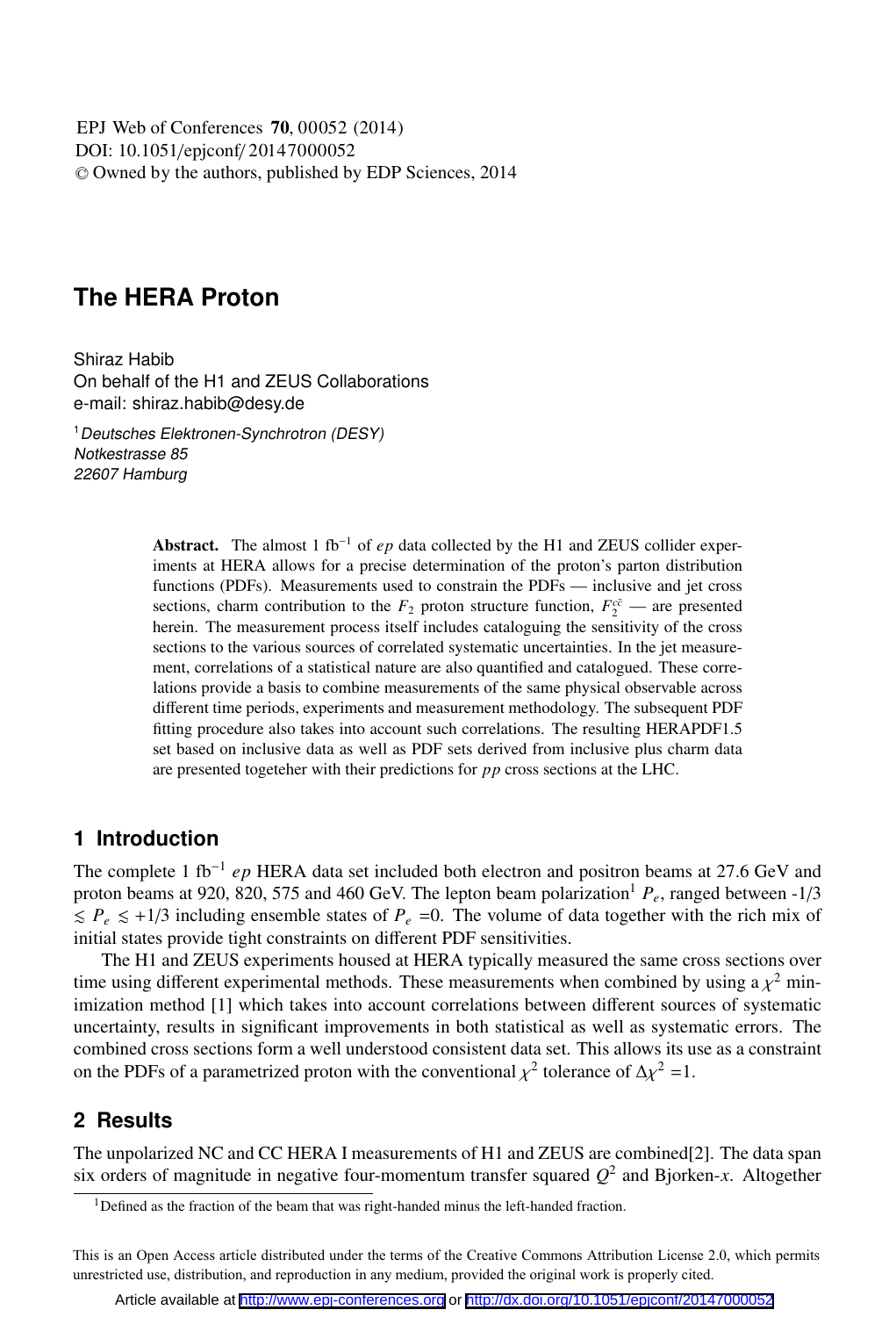

**Figure 1.** (a) HERA combined NC  $e^+p$  reduced cross section as a function of  $Q^2$  for six *x*-bins compared to the separate H1 and ZEUS data input to the combination procedure. The individual measurements are displaced horizontally for better visibility. (b) HERA combined CC  $e^+p$  reduced cross section compared to the separate H1 and ZEUS data input to the averaging procedure. The individual measurements are displaced horizontally for better visibility.

1402 measurements with 110 correlated sources of uncertainty are combined to 741 cross sections giving a  $\chi^2$ /ndf of 636.5/656. Figure 1(a) shows the NC  $e^+$  *p* reduced cross section as a function of  $Q<sup>2</sup>$  for six *x* bins. Shown are the individual H1 and ZEUS measurements as well as the combined measurement. As can be seen, the precision of the measurement improves significantly after the combination. The overall precision of the NC cross sections is  $2\%$  for  $3 < Q^2 < 500$  GeV<sup>2</sup> and reaches 1% for  $20 < Q^2 < 100 \text{ GeV}^2$ . Figure 1(b) shows the CC  $e^+p$  reduced cross section as a function of *x* for at fixed  $Q^2$  values.

The combined inclusive data from HERA I is used as the sole data input to a QCD analysis to produce the HERAPDF1.0 set. The evolution of the PDFs is done at NLO at the starting scale of  $Q^2 = 1.9$  GeV<sup>2</sup> using the DGLAP evolution scheme [9–12]. The data is restricted to  $Q^2 \ge 3.5$ GeV2. Subsequently a QCD analysis is performed using the combined inclusive data from HERA I as well as from high  $Q^2$  HERA II to produce the HERAPDF1.5 set. In the QCD analysis, the evolution of the PDFs is done at NLO [3] and NNLO [4] using a similar fitting procedure to that of HERAPDF1.0. The valence quarks, sea quarks and gluon distributions are shown for HERAPDF1.0 (at  $Q^2$  =1.9 GeV<sup>2</sup>) and the NLO version of HERAPDF1.5 (at  $Q^2$  =2 GeV<sup>2</sup>) in Figures 2(a) and (b) respectively. The precision of the PDFs at high-x is considerably improved in HERAPDF1.5 compared to HERAPDF1.0, particularly in the valence sector. The corresponding W and Z cross section predictions based on this PDF set have uncertainties of a few percent, comparable to the uncertainties from CTEQ and MSTW.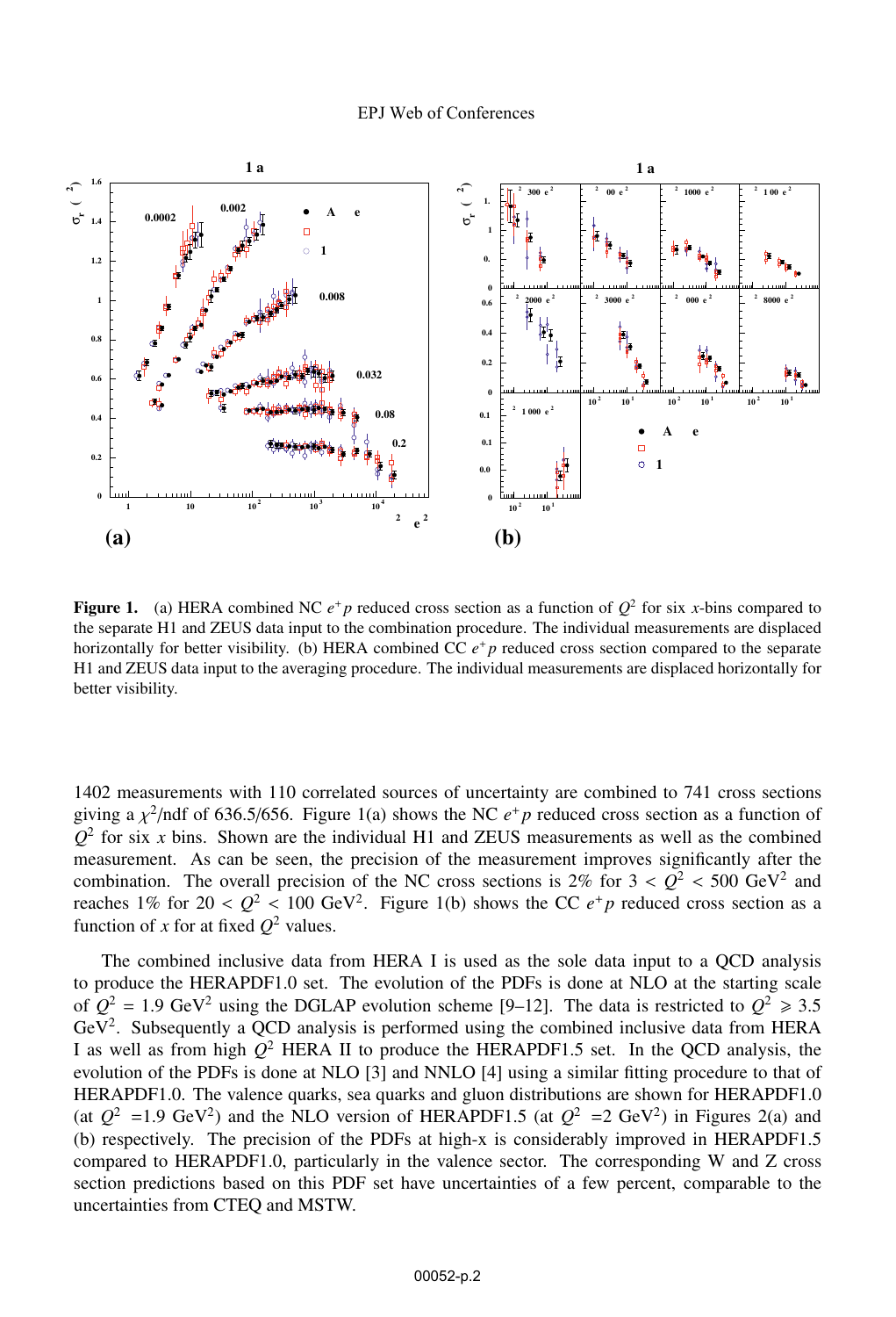#### ICFP 2012



Figure 2. (a) The parton distribution functions from HERAPDF1.0,  $xu_v$ ,  $xdv$ ,  $xS = 2x(U + D)$ ,  $xg$ , at  $Q^2$  $= 1.9$  GeV<sup>2</sup>. The gluon and sea distributions are scaled down by a factor 20. The experimental, model and parametrisation uncertainties are shown separately. (b) PDFs from HERAPDF1.5 (NLO) for the valence quarks, sea quarks and gluon at  $Q^2 = 2 \text{ GeV}^2$  as a function of Bjorken-*x*. Uncertainties from experimental, model and parameterization sources are indicated.

Jet cross sections by ZEUS[6] in the photoproduction regime and by H1 in DIS[5] are shown in Figure 3(a) and 3(b) respectively. The ZEUS measurement takes into consideration different jet algorithms in an environment close to that of *pp* collisions. H1's measurement corresponds to jet, dijet and trijet cross sections and uses an unfolding matrix which quantifies the statistical correlations between the measurement bins, thus providing an extra constraint for the PDF fits.

Charm measurements from H1 and ZEUS using different measurement techniques — D meson production, semi-leptonic decays and inclusive track measurements — are combined to give the  $F_2^{c\bar{c}}$ structure function. This is used together with the combined inclusive data to extract the PDFs. The PDF fit was found to be clearly sensitive to the charm quark mass parameter  $m_c^{model}$  when the charm data was included (Figure 4(b)) in contrast to the case when only inclusive data was used (Figure 4(a)) as seen by the  $\chi^2$ /ndf of the PDF fit as a function of  $m_c^{model}$ . Different heavy flavour treatment schemes<br>were found to have different optimum values of  $m^{model}$  defined as that value giving the least  $\chi^2$  from a were found to have different optimum values of  $m_c^{model}$  defined as that value giving the least  $\chi^2$  from a scan of  $m_c^{model}$  and are shown as the points in Figure  $A(c)$ . The predictions of W and Z cross sections scan of  $m_c^{model}$ , and are shown as the points in Figure 4(c). The predictions of W and Z cross sections at the LHC from the different heavy flavour treatments agreed considerably better at these optimized *m*<sup>model</sup> values, than at any arbitrarily chosen value, as shown for Z production in Figure 4(c). In this way the inclusion of the charm cross section data in the PDF fits helps to reduce the uncertainties on the W and Z cross sections.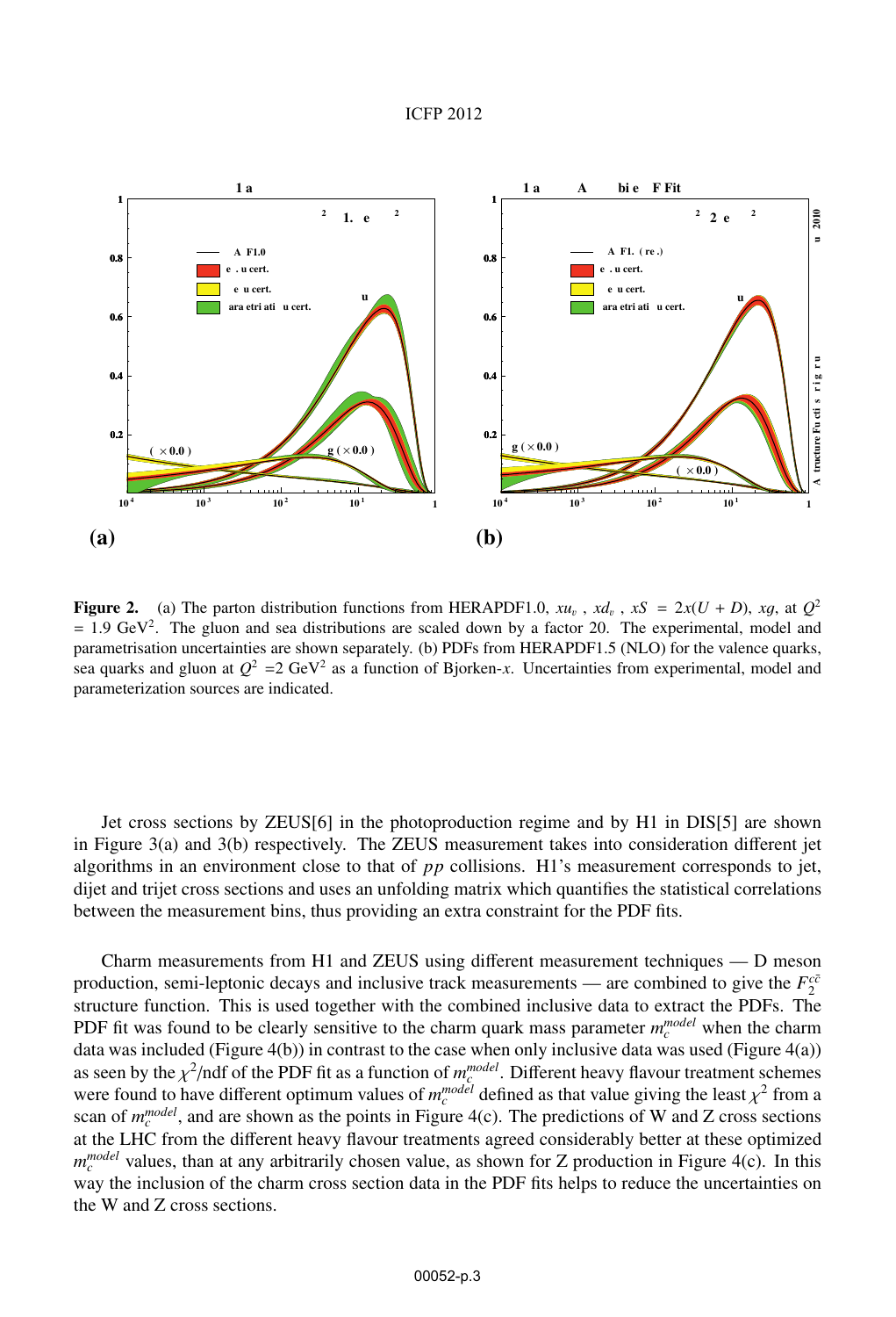

Figure 3. (a) ZEUS Jet cross section in photoproduction as a function of transverse jet energy. (b) H1 normalized jet, dijet and trijet cross sections in DIS as a function of transverse momentum for fixed ranges of  $Q^2$ .

## 3 Conclusion

Inclusive, jet and charm data have been measured at H1 and ZEUS. The inclusive and charm data have been combined and fitted into a parametrized proton to give precise PDFs. The final HERA PDFs are expected to highly impact our understanding of the proton and its associated  $pp$  cross sections at the LHC.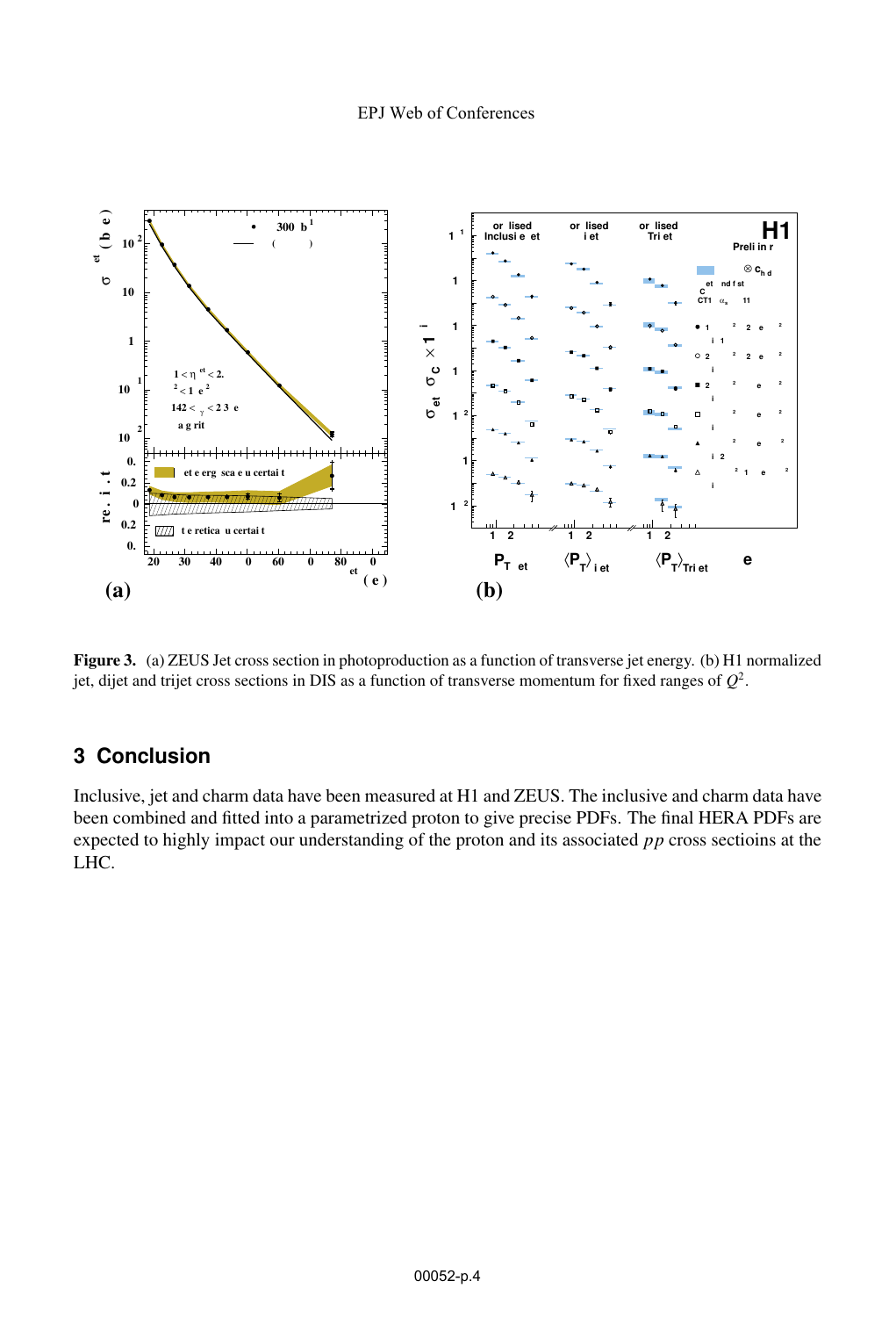

**Figure 4.** (a)  $\chi^2$  of the HERA I data fit (HERAPDF1.0) in the standard RT scheme as a function of  $m_c^{model}$ . Open and closed symbols represent flexible and standard parametrisation representively. (b)  $\chi^2$  of the HERA and closed symbols represent flexible and standard parametrisation repsectively. (b)  $\chi^2$  of the HERA I +  $F_2^{c\bar{c}}$ fit in the standard RT scheme as a function of  $m_c^{model}$ . Open and closed symbols represent flexible and standard parametrisation repsectively. (c) Total Z production cross section predictions at  $\sqrt{s}$  = 7 TeV using PDFs derived from inclusive and charm data for different heavy flavour treatment schemes. The stars indicate the cross sections corresponding to the optimum value of the charm quark mass parameter  $m_c^{model}$  for each treatment considered.